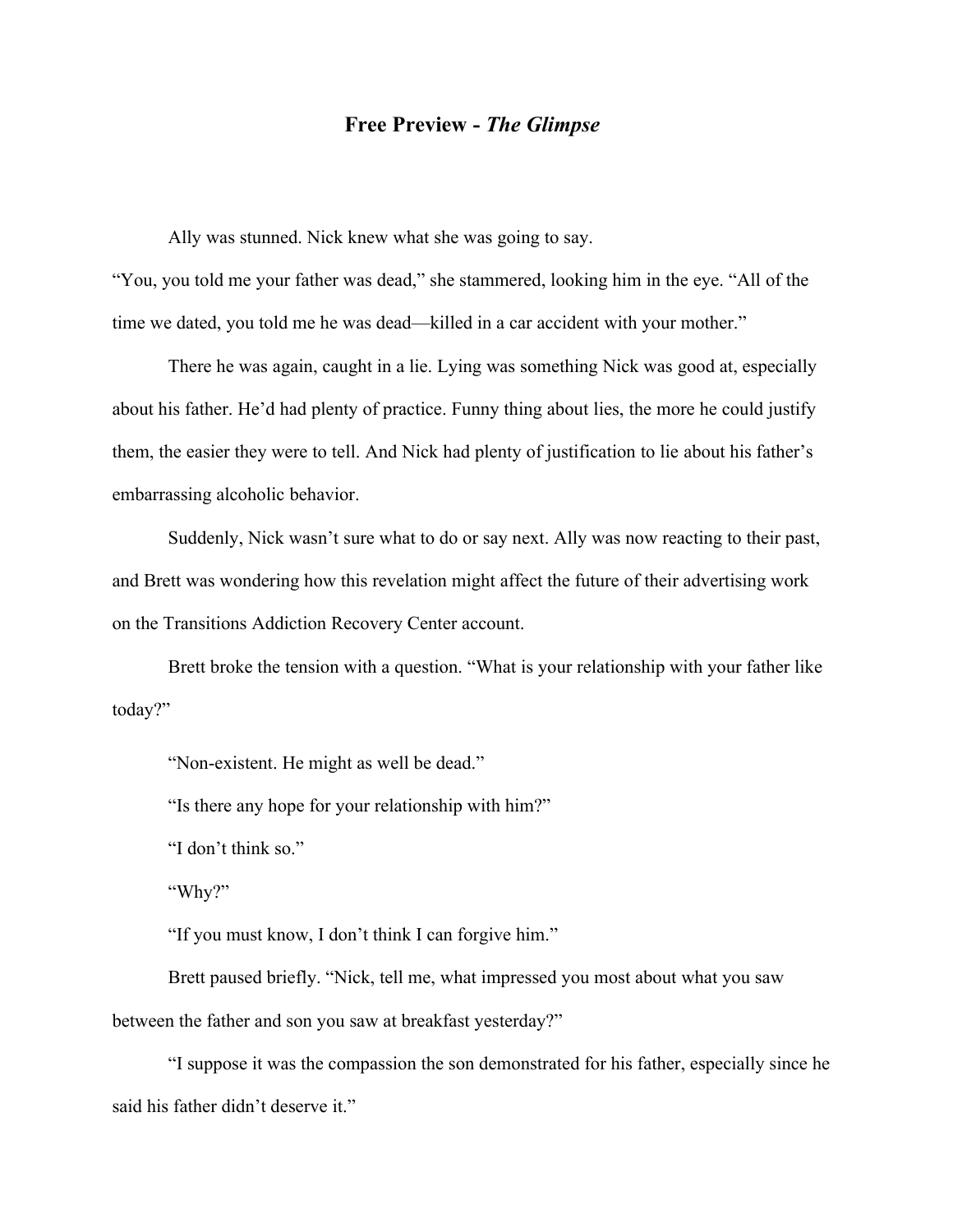"Then why do you think the son was so compassionate?"

"What do you mean?"

"Do you think the son actually *felt* compassion for his father?"

"Yes, but not at first."

"So, the son *chose* to be compassionate?"

"I suppose."

"Could that work for you?"

"What do you mean?"

"If you alter your attitude toward forgiving your father, maybe your emotions will follow, and you can restore your relationship with him. Sounds like the son you met yesterday did just that, and it worked for him."

"It's more complicated than that. Plus, I haven't seen or spoken to my father in years."

Ally could hear the pain in Nick's words, and he sensed her attitude toward him slowly shift from anger to empathy. Her face began to reflect her feelings, but she left the direction of the conversation to Brett.

"Maybe you need a different point of view," he suggested.

"I don't follow you?"

"Well, I don't have all of the answers, but you should look at your relationship with your father from another perspective."

Intrigued, Nick asked him to continue.

"Have you ever looked at your life as if it were a movie?"

"Not really. Where are you going with this?"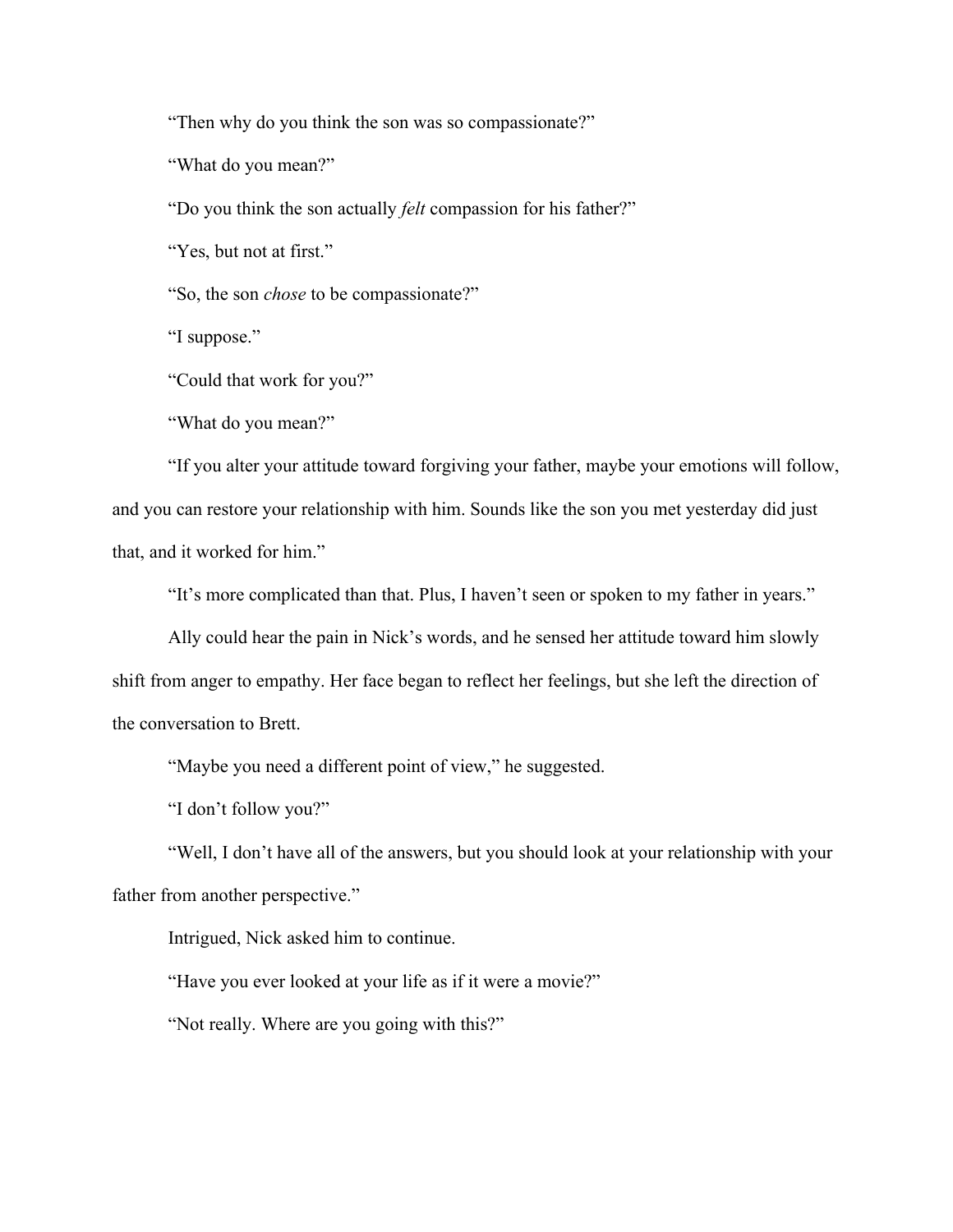"Nick, as you know, movies allow us to see events from a different point of view—the director's point of view. In a movie we can see events close up, from a distance, from a unique angle, through a different pair of eyes or from inside someone else's shoes. A movie can speed up the action, slow it down, or freeze it to be sure we see exactly what the director wants us to see."

"And your point is?"

"My point is, to some degree, God sees our lives much like a movie."

Nick stiffened. "Is this turning religious because…?"

"Just hear me out a second," Brett interrupted. "Our lives are a story with a beginning, a middle and an end. And nothing escapes God's notice. In other words, God sees all of the events and circumstances that ultimately shape and define our lives."

"That's all fine and good, Brett, but I'm not God, so I can't see all of the events and circumstances that shaped my father's life."

"That's right, you can't, but isn't it enough to know that there *were* events or scenes in your father's life that shaped who he is today?"

"At this stage, I'm not sure those events or scenes are relevant, Brett."

"I think they're very relevant!"

"Why?"

"Go on!" Ally chimed in.

"Because if you knew the events or circumstances that shaped your father into who he is today, you might be able to understand him. And if you could understand him, you might be able to forgive him. Most importantly, if you could forgive him, you might be able to restore your relationship with him—like the father and son you saw at breakfast yesterday.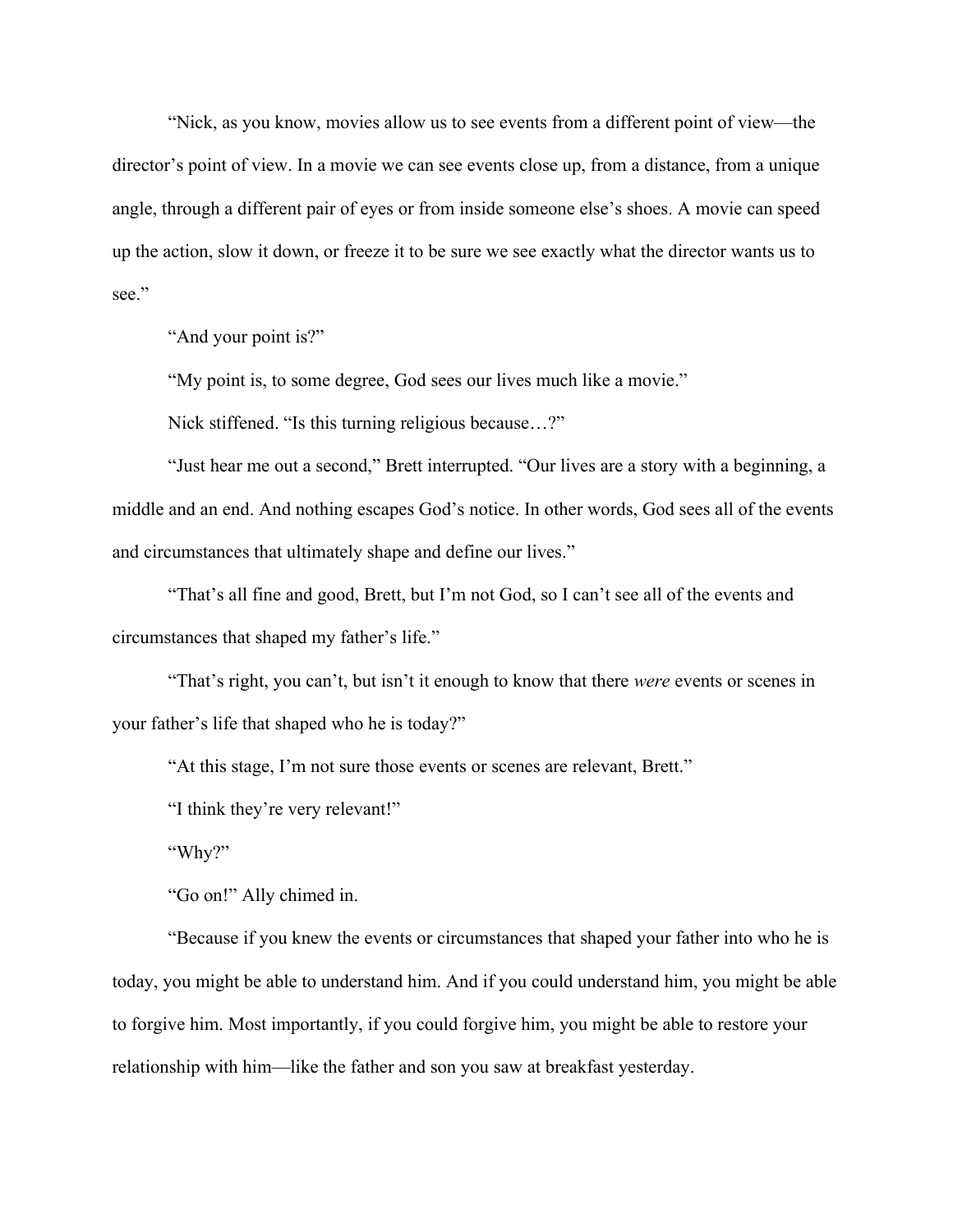"You know, Nick," Brett added, "In some way; I think you saw a glimpse of God yesterday."

"A glimpse? What do you mean?"

"Well, I believe God is at work in our lives every day, and if we watch for him, we can catch a glimpse of him or sense his presence."

"I hate to disappoint you, Brett, but I don't exactly hang out with God, so I don't think I have had the pleasure of his company!"

"Perhaps, but I'm sure, at times, you've sensed his presence," Brett countered.

"And when might that be?"

"Have you felt God's presence through the beauty of a sunset?"

"I guess."

"Through the smell of spring?"

"I suppose…"

"Through the exhilaration of love?"

Nick glanced at Ally, and then looked away. "Yeah, but…"

"Have you ever sensed him when you pondered how the stars hang in the sky?"

"Well, I have wondered…"

"Have you noticed the intricacy of a snowflake?"

"Sure, but…"

"The immensity of the sea?"

"Of course."

"Ever simply feel the hope a sunny day brings?"

"Okay, Brett, you've made your point."